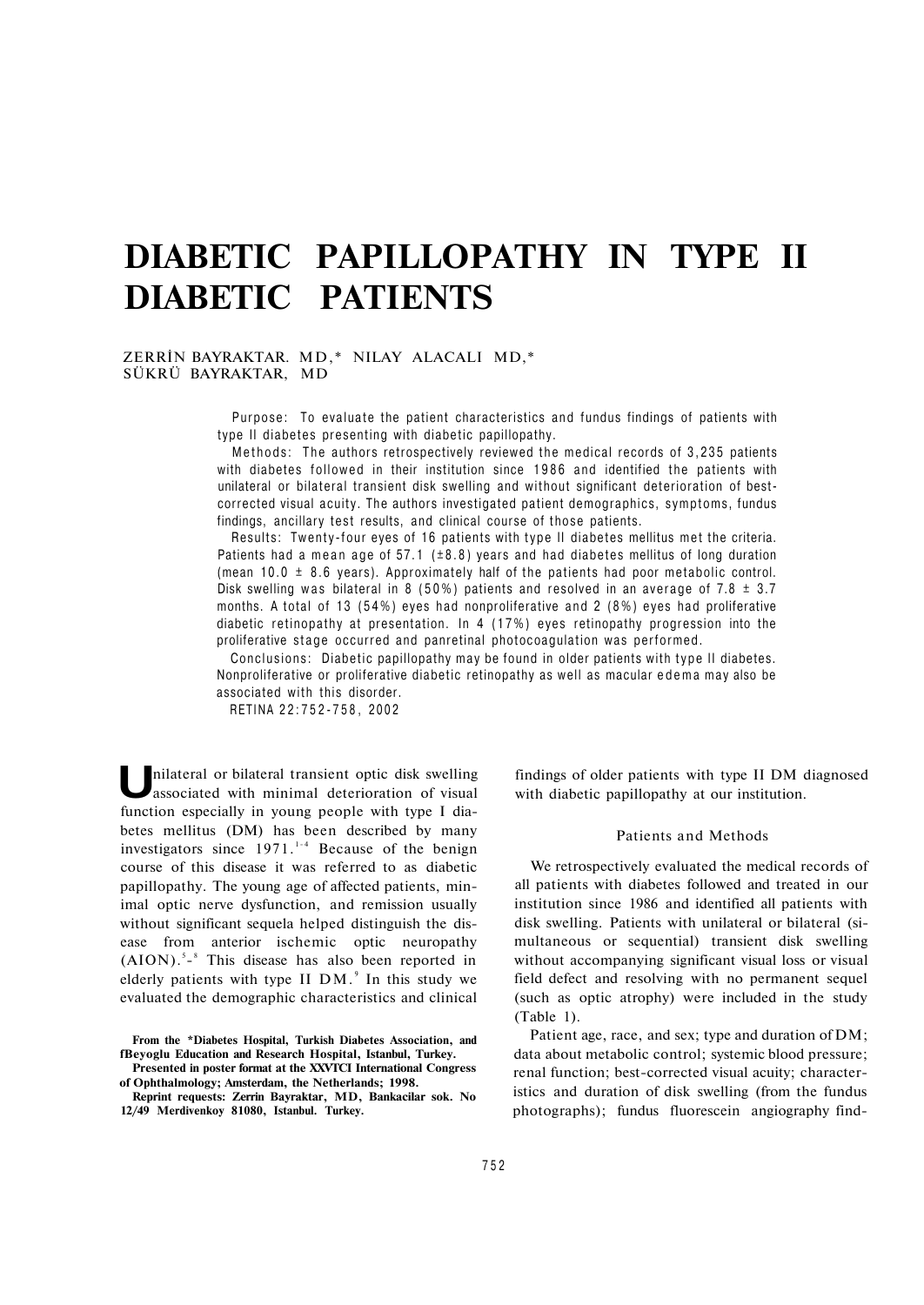| Patient<br>No. | Sex | Age,<br>vr | <b>DM</b><br>Duration,<br>yr | <b>Diabetic</b><br>Retinopathy | <b>Metabolic</b><br>Control | Involved<br>Eye | <b>BCVA</b><br><b>Initial</b> | <b>BCVA</b> at<br><b>Presentation</b> | <b>BCVA</b><br>After<br><b>Resolution</b> | <b>Disk Swelling</b> | Papillopathy<br>Duration,<br>mo | Follow-up, mo |
|----------------|-----|------------|------------------------------|--------------------------------|-----------------------------|-----------------|-------------------------------|---------------------------------------|-------------------------------------------|----------------------|---------------------------------|---------------|
|                | F   | 55         | 8                            | <b>NPDR</b>                    | Good                        | Left            | Unknown!                      | 20/25                                 | 20/25                                     | <b>Diffuse</b>       | 5                               | 36            |
| $\mathbf 2$    | F   | 65         | 19                           | <b>NPDR</b>                    | Poor                        | Right           | 20/60                         | 20/200                                | 20/60                                     | <b>Diffuse</b>       | 16                              | 48            |
|                |     |            |                              |                                |                             | Left            | 20/25                         | 20/200                                | 20/30                                     | <b>Diffuse</b>       |                                 |               |
| 3              | M   | 50         |                              | <b>NPDR</b>                    | Good                        | Right           | 20/20                         | 20/20                                 | 20/20                                     | <b>Diffuse</b>       |                                 | 24            |
|                |     |            |                              |                                |                             | Left            | 20/20                         | 20/20                                 | 20/20                                     | <b>Diffuse</b>       |                                 |               |
| 4              | Μ   | 61'        | 3                            | Absent                         | Good                        | Right           | 20/20                         | 20/20                                 | 20/20                                     | <b>Diffuse</b>       |                                 | 12            |
| 5              | M   | 43         | 10                           | <b>NPDR</b>                    | Poor                        | Right           | Unknownt                      | 20/200                                | 20/60                                     | <b>Diffuse</b>       |                                 | 12            |
|                |     |            |                              | <b>NPDR</b>                    |                             | Left            | Unknown!                      | 20/60                                 | 20/60                                     | <b>Diffuse</b>       |                                 |               |
| 6              | M   | 68         | 22                           | <b>NPDR</b>                    | Poor                        | Right           | 20/20                         | 20/30                                 | 20/25                                     | <b>Diffuse</b>       | 12                              | 36            |
|                |     |            |                              | <b>NPDR</b>                    |                             | Left            | 20/20                         | 20/25                                 | 20/25                                     | <b>Diffuse</b>       | 12                              |               |
| $\overline{7}$ | M   | 48         | 1                            | Absent                         | Poor                        | Right           | Unknown!                      | 20/25                                 | 20/20                                     | <b>Diffuse</b>       | 6                               | 36            |
|                |     |            |                              | Absent                         |                             | Left            | Unknown!                      | 20/25                                 | 20/20                                     | <b>Diffuse</b>       |                                 |               |
| 8              | F   | 57         | 20                           | <b>NPDR</b>                    | Poor                        | Right           | 20/20                         | 20/30                                 | 20/20                                     | <b>Diffuse</b>       |                                 | 12            |
| 9              | M   | 70         |                              | <b>NPDR</b>                    | Poor                        | Right           | 20/25                         | 20/30                                 | 20/25                                     | <b>Diffuse</b>       |                                 | 36            |
| 10             | M   | 64         |                              | Absent                         | Good                        | Right           | Unknown!                      | 20/30                                 | 20/30                                     | . Diffuse            |                                 | 10            |
| 11             | F   | 58         |                              | Absent                         | Good                        | Right           | Unknown!                      | 20/30                                 | 20/30                                     | <b>Diffuse</b>       | 12                              | 36            |
|                |     |            |                              | Absent                         |                             | Left            | Unknown!                      | 20/30                                 | 20/30                                     | <b>Diffuse</b>       | 12                              |               |
| 12             | M   | 54         | 10                           | <b>NPDR</b>                    | Poor                        | Right           | 20/50                         | 20/60                                 | 20/50                                     | <b>Diffuse</b>       | 3                               | 24            |
|                |     |            |                              | <b>NPDR</b>                    |                             | Left            | 20/50                         | 20/60                                 | 20/60                                     | <b>Diffuse</b>       |                                 |               |
| 13             |     | 40         | 10                           | Absent                         | Good                        | Right           | 20/20                         | 20/20                                 | 20/20                                     | Focal                |                                 | 12            |
| 14             | М   | 64         | 25                           | <b>NPDR</b>                    | Good                        | Left            | Unknown!                      | 20/50                                 | 20/30                                     | <b>Diffuse</b>       |                                 | 15            |
| 15             |     | 64         | 20                           | <b>NPDR</b>                    | Good                        | Right           | Unknown!                      | 20/60                                 | 20/60                                     | <b>Diffuse</b>       |                                 | 24            |
| 16             | F   | 53         | 8                            | Absent                         | Good                        | Right           | 20/30                         | 20/50                                 | 20/30                                     | <b>Diffuse</b>       | 12                              | 36            |
|                |     |            |                              | Absent                         |                             | Left            | 20/20                         | 20/25                                 | 20/20                                     | <b>Diffuse</b>       | 12                              |               |

**Table 1. Patient Characteristics** 

! Presented with diabetic papillopathy.<br>DM, diabetes mellitus; BCVA, best-corrected visual acuity; NPDR, nonproliferative diabetic retinopathy.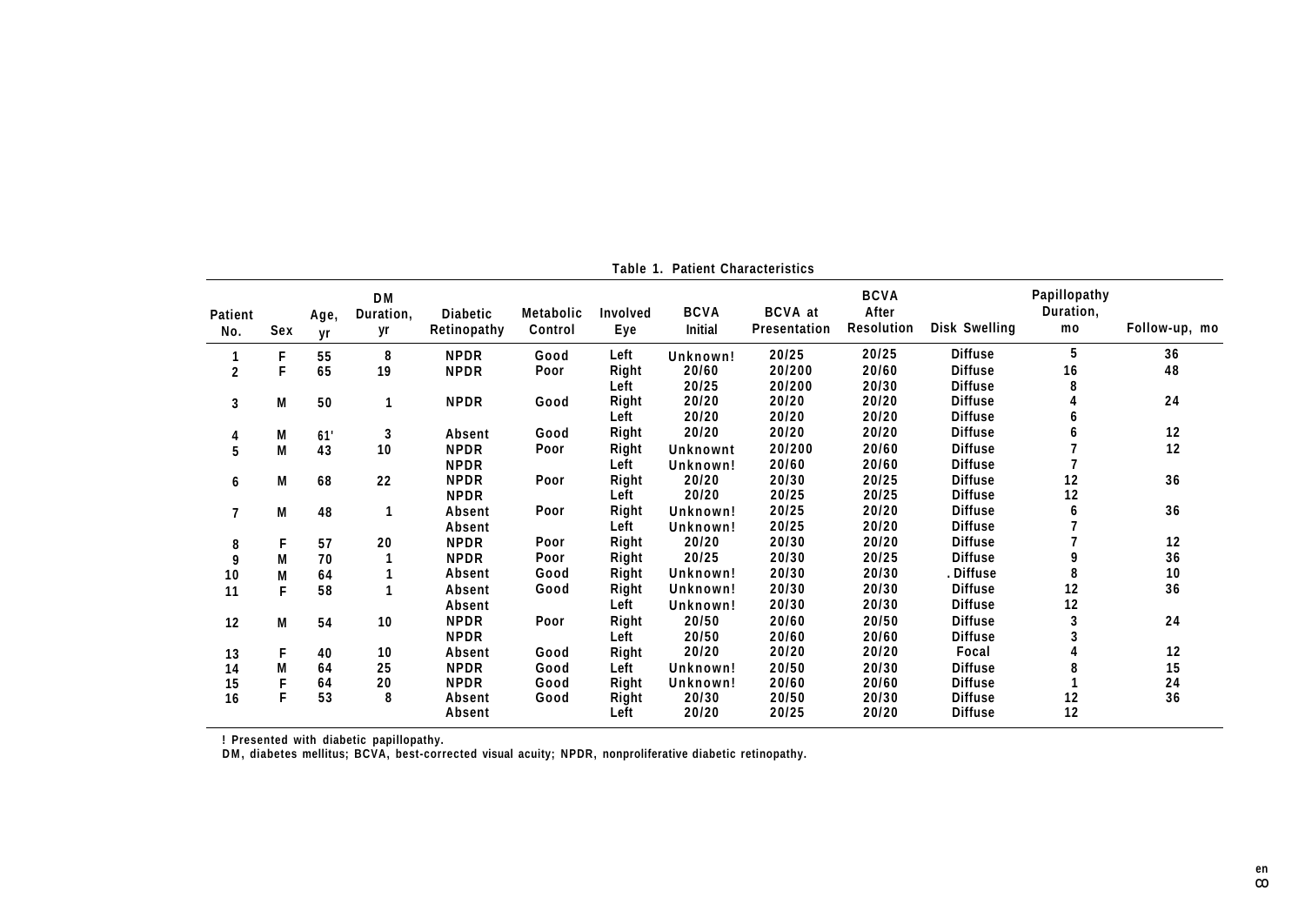ings; visual field test results; and neurologic examination results were obtained from the records.

Patients with DM diagnosed before 30 years of age and receiving insulin therapy were classified as type I and others (regardless of insulin use) were classified as type II DM. A total of 3,235 patients were evaluated for the current study. Of these, 3,123 (96.5%) were diagnosed as type II and 112 (3.5%) as type I according to the above criteria.

Patients with Hb Ale levels of 6 mg% or less were described as under good metabolic control, those with Hb Ale levels between  $6 \text{ mg}$ % and  $8 \text{ mg}$ % were described as moderate metabolic control, and those with Hb Ale levels greater than .8 mg% were described as under poor metabolic control.

Patients with systemic blood pressure equal to or greater than 180/100 mmHg during the episode of disk swelling and with clinically evident renal failure were excluded from the study.

Patients who had concurrent uveitis or vasculitis at the time of disk swelling were also excluded. Patients with Westergren erythrocyte sedimentation rates higher than 40 mm/hour were excluded to rule out arteritic ischemic neuropathy due to giant cell arteritis.

Best-corrected visual acuities were measured with the Snellen chart. Patients with severe visual loss that was not proportional and could not be explained by the diabetic retinopathy status during disk swelling and those with permanent visual deficit after resolution of disk swelling were excluded from the study.

Characteristics of the disk swelling were obtained from fundus photographs. Extent of swelling, hemorrhages, and telangiectatic vessels on or around the disk were noted. Severity of diabetic retinopathy was classified as nonproliferative or proliferative. Data about diabetic retinopathy were obtained also from the fundus photographs. Patients with macular edema according to the Early Treatment Diabetic Retinopathy Study criteria were verified.<sup>10</sup>

Data about macular edema, capillary perfusion, and status of disk vessels were obtained from fundus fluorescein angiograms. Patients with optic disk neovascularization diagnosed by fundus fluorescein angiography were excluded from the study.

Visual field examinations w'ere done by Humphrey" automated perimetry or Goldmann manual perimetry.

Patients with pathologic neurologic examination and those having abnormal computerized tomography or magnetic resonance imaging were excluded.

## Results

Between 1986 and 1999, 45 patients (66 eyes) with optic disk swelling were evaluated in our institution. This represented 1.4% of the total diabetic patient population. Only 24 eyes of 16 patients (0.5% of our total diabetic patient population) met the above inclusion criteria; 42 eyes of 29 patients were excluded. The reasons for exclusion were inadequacy of followup, which did not allow differential diagnosis, in 4; definite ischemic optic neuropathy in 19; hypertensive retinopathy plus papilledema in 4; pseudotumor cerebri in 1; and intracranial mass in 1 patient.

The mean age at presentation was  $57.1 \pm 8.8$  years (range 40-70 years). There were nine men and sever, women. All of these patients had type II DM. Of the patients with type II diabetes, 0.5% (16/3,123) were identified as having diabetic papillopathy. Two additional patients (1.8%, or 2/112 of our type I diabetic patient population) with type I diabetes presenting with optic disk swelling were also identified as having diabetic papillopathy from the patient records, but they had to be excluded from the current study because clinical foliow-up of those patients was too short and differential diagnosis could not be made accurately.

Average duration of DM was  $10.0 \pm 8.6$  years (range 1-22 years). At presentation, 7 (44%) patients had poor metabolic control and 9 (56%) had good metabolic control. None of those patients had any abrupt change in blood glucose level such as initiation of insulin therapy before the onset of disk swelling. Characteristics of the patients are summarized in Table 1.

A total of 8 (50%) patients had unilateral and 8 (50%) patients had bilateral involvement. There was a time delay of 1 and 12 months between the occurrence of disk swelling in 2 (12%) patients who had bilateral involvement. A total of 6 (37%) patients had bilateral involvement at presentation.

Average follow-up was  $25.6 \pm 12.3$  months (range 10-36 months). Average duration of papillopathy was 7.8  $\pm$  3.7 months (range 1-16 months). Duration was more than 3 months in all but 1 (4%) eye and more than 12 months in 7 (29%) eyes. Initial best-corrected visual acuities ranged between 20/200 and 20/20. They were 20/40 or better in 15 (63%) eyes and between 20/200 and 20/40 in 9 (37%) eyes. Eyes presenting with 20/20 visual acuity were usually asymptomatic and papillopathy was diagnosed during routine follow-up visits for diabetic retinopathy.

At presentation, disk swelling was focal in 1 (4%) eye and diffuse in 23 (96%) eyes. In 7 (29%) eyes with diffuse disk swelling, radially oriented dilated telangiectatic vessels were observed on the disk surface (Figures 1A and 2A). In 5 (21%) eyes, flame-shaped small hemorrhages were also found on the disk.

Diabetic retinopathy was absent in 9 (37%) of 24 eyes at presentation. A total of 13 (54%) eyes had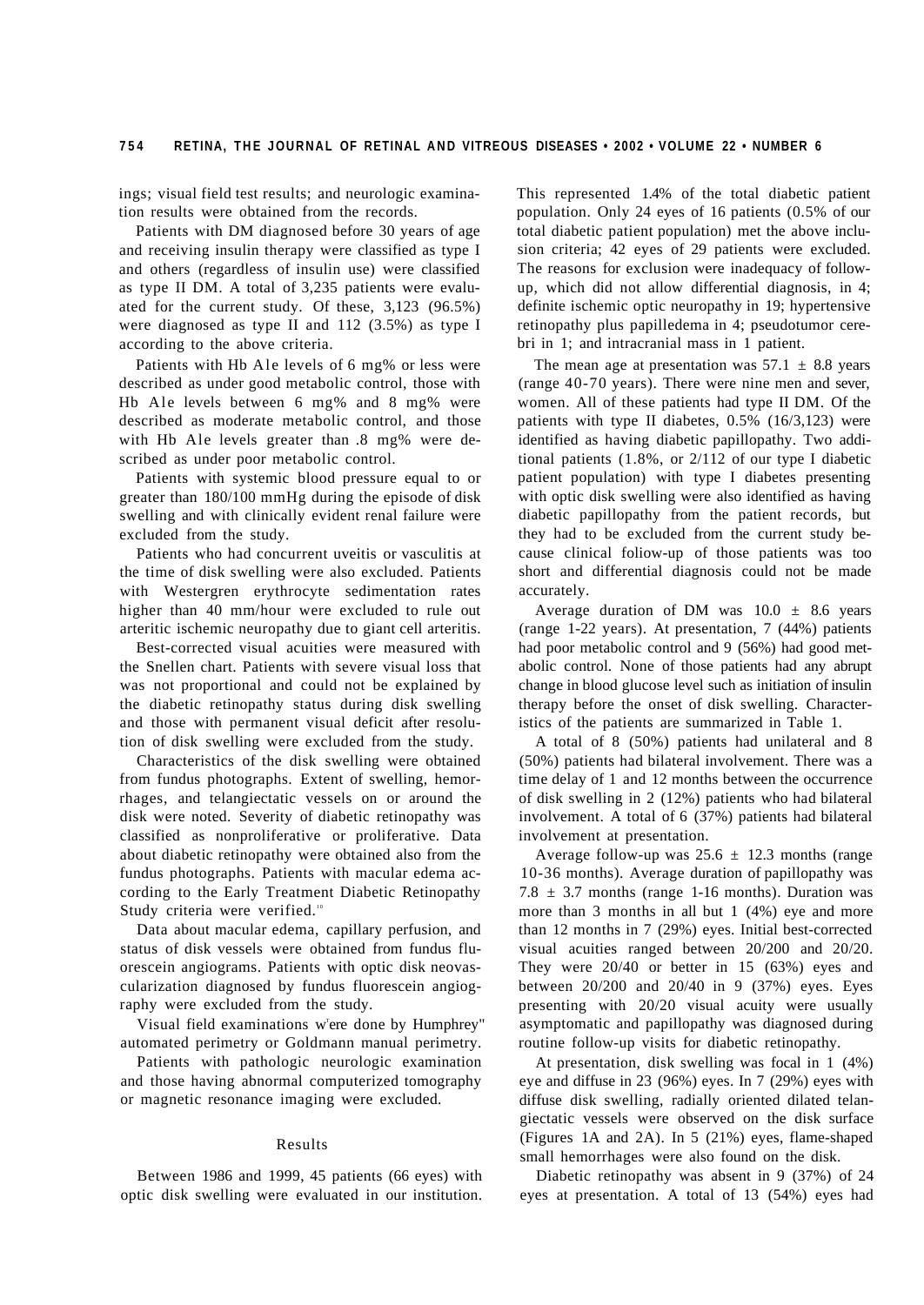Fig. **1.** A, Disk photograph of Patient 10, right eye. B, Fundus fluorescein angiography (FFA) of Patient 10, hyperfluorescence on the disk, early phase. C, FFA of ratient 10. leakage from telangiectatic vessels, late phase.

nonproliferative and 2 (9%) had proliferative diabetic retinopathy. In 4 (17%) eyes (2 with nonproliferative diabetic retinopathy and 2 with proliferative diabetic retinopathy at presentation) diabetic retinopathy worsened during follow-up and proliferative retinopathy requiring panretinal photocoagulation developed. A total of 6 (25%) eyes with clinically significant macular edema underwent grid laser photocoagulation treatment after resolution of the disk swelling.

In all eyes, fundus fluorescein angiography showed focal or diffuse early hyperfluorescence on the disk (Figures IB and 2B). There was no evidence of posterior ciliary artery occlusion, choroidal filling defects, or segmental hypofluorescence of the optic disk (Figure 2B). Late extensive leakage from telangiectatic

disk vessels was seen in 7 (29%) eyes (Figures 1C and 2C). During follow-up. fundus fluorescein angiography of 4 (17%) eyes showed extensive capillar}' nonperfusion areas.

Visual field examination was performed in 12 (50%) eyes. Of those eyes, 7 (29%) had blind spot enlargement and the remaining 5 (21%) eyes had no significant visual field defect. Blind spot enlargement was found in eyes with diffuse disk swelling.

After resolution of disk swelling, best-corrected visual acuity was found to be between 20/200 and 20/20. hi 22 (92%) eyes it remained unchanged and in 2 (8%) eyes it was decreased. At the last visit best-corrected visual acuity was better than 20/40 in 18 (75%) eyes and between 20/200 and 20/40 in 6 (25%) eyes.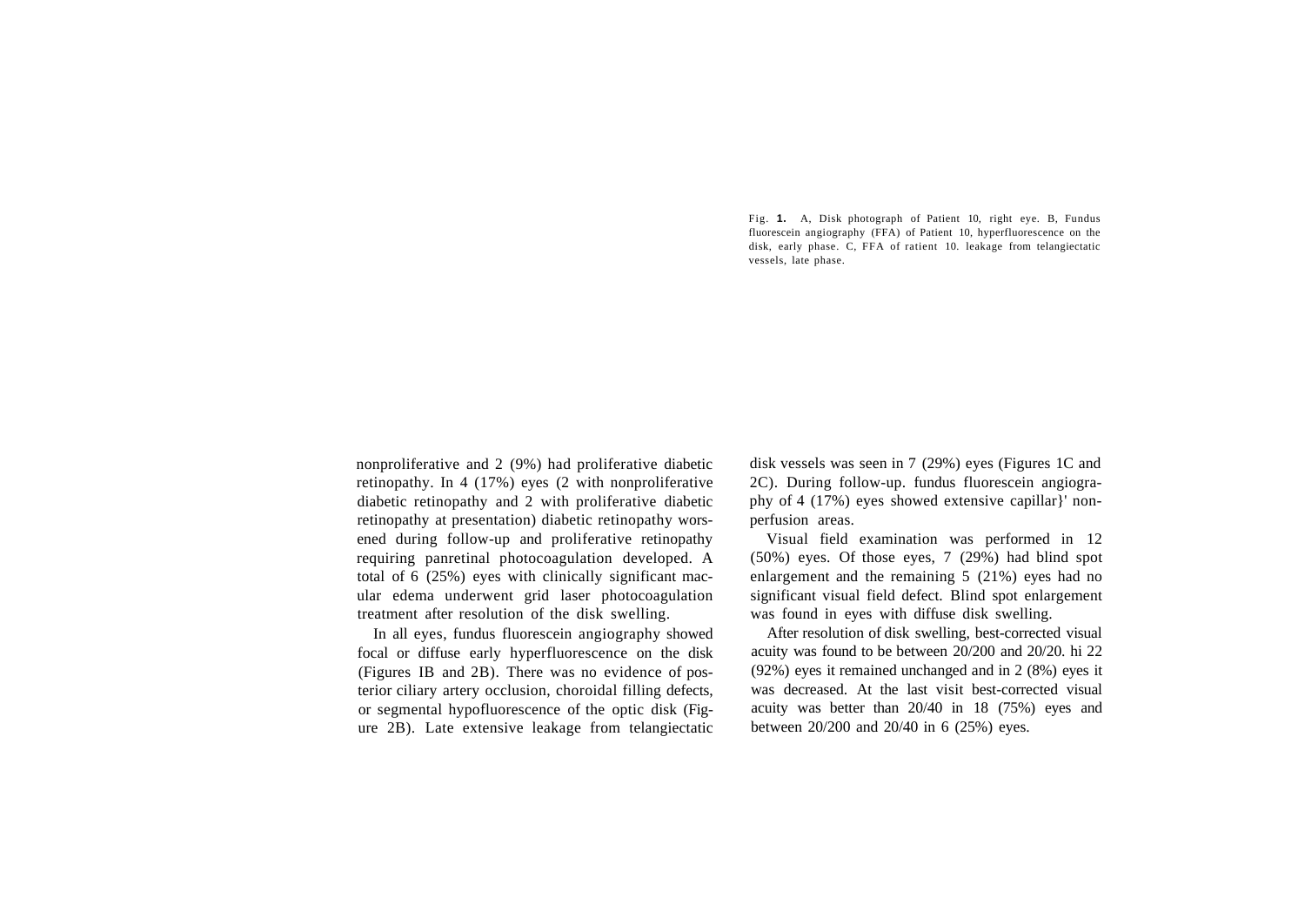Fig. **2.** A, Disk photograph of Patient 3, left eye. B. Fundus fluorescein angiography (FFA) of Patient 3, hyperfluorescence on the disk, early phase. C. FFA of Patient 3, leakage from telangiectatic vessels, late phase.

### Discussion

Transient, idiopathic unilateral or bilateral optic disk edema without any significant visual disturbance in young patients with type I diabetes has been published by many investigators since 1971.<sup>1</sup>-<sup>4</sup>-<sup>9</sup> Although the risk population and associated clinical findings have been described, the exact pathogenesis and clinical significance of this peculiar disorder (or finding) have not been understood. In 1971, Lubow and Makley described three young patients with type I diabetes with bilateral disk swelling.<sup>1</sup> In 1980, Appen et al described two young patients with type I

diabetes with bilateral papilledema.<sup>2</sup> The same year, Pavan et al published eight patients and Barr et al published 12 patients with unilateral or bilateral optic disk edema without any visual disturbance.<sup>3</sup>-4</sup> All of the patients were younger patients with type I diabetes. In 1995, Regillo et al published 19 patients with diabetic papillopathy.<sup>9</sup> In their series most of the patients were older patients with type II diabetes and the age range was 19 to 79. In our current study, all of the subjects were older patients with type II DM. The average age in our patients was approximately 57 years. This is probably owing to the older mean age of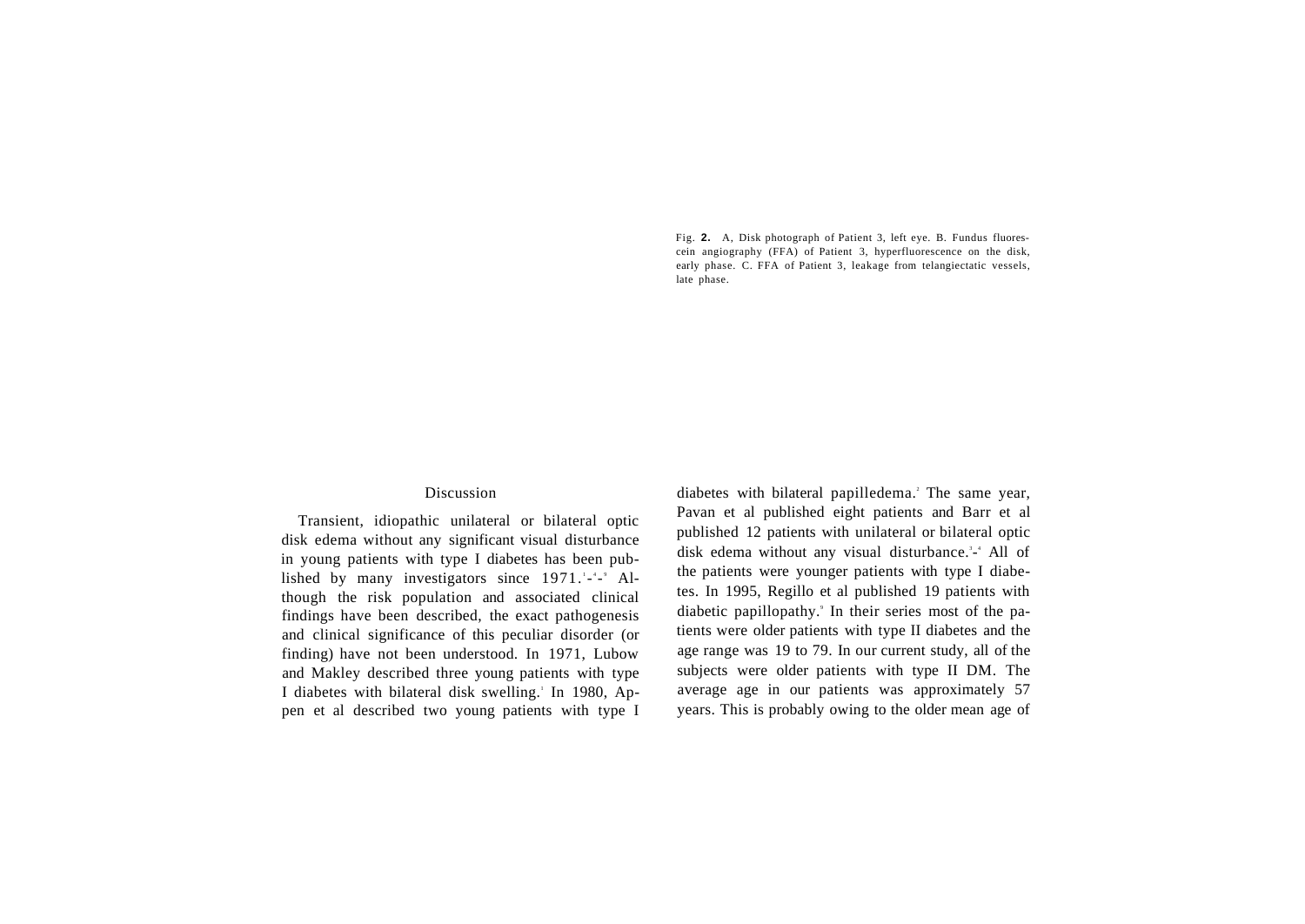our patient population. In our institution, we usually follow and treat patients with type H diabetes: the ratio of type ILtype I patients was approximately 30:1. This may cause a selection bias, but we believe that diabetic papillopathy is not only a disease of young patients with diabetes. The average duration of diabetes was 10 years in our study patients. In previous publications, longer duration of diabetes was pointed out as a risk factor.<sup>2-419</sup> In the majority of our patients duration of diabetes was more than 8 years. We agree with the authors that duration of diabetes is an important risk factor for diabetic papillopathy.

The relationship between diabetic papillopathy and metabolic control has not been thoroughly understood. It was reported that poor metabolic control or abrupt tightening of the glycemic control such as in pregnancy or with initiation of insulin therapy could be associated with optic neuropathy.<sup>11-16</sup> In our study only seven patients had poor metabolic control and there was no abrupt tightening of glucose level before the disease presentation. We believe that fluctuations of blood glucose level may be associated with but probably is not the main factor in the pathogenesis of diabetic papillopathy.

It was reported that there were few if any associated fundus findings in patients with diabetic papillopathy in the early studies.<sup>114</sup> In the latest one, however, it was demonstrated that variable stages of diabetic retinopathy and macular edema could be accompanied by diabetic papillopathy.' Fifteen eyes were found to have diabetic retinopathy and six of them had macular edema associated with reduced best-corrected visual acuity at presentation in our study.

One interesting finding of our study was that in two eyes in which nonproliferative diabetic retinopathy was evident at presentation, retinopathy worsened and proliferative diabetic retinopathy developed 3 months after the diagnosis of papillopathy. Other previous studies showed that retinal ischemia could be associated with diabetic papillopathy and it was suggested that vascular occlusion could play a role in the pathogenesis of diabetic papillopathy<sup>1117-22</sup>. Dilated, radial oriented vessels occasionally found on the optic disk during the episode of diabetic papillopathy might indicate the possible association of this rare disorder with vascular disturbance. Those telangiectatic vessels should be distinguished from disk neovascularization to make a correct diagnosis. Although mild leakage of fluorescein from those vessels can usually be detected during fundus fluorescein angiography, true neovascular vessels are usually oriented randomly throughout the vitreous, whereas telangiectatic vessels found in diabetic papillopathy usually do not extend to the vitreous and stay on the disk surface.

Although some researchers suggest that diabetic papillopathy most likely refers to a mild form of AION, we believe that diabetic papillopathy could be distinguished from AION in most patients by the following clinical findings. First, typical patients with AION almost always present with profound and sudden loss of visual acuity, in contrast to patients with diabetic papillopathy, who usually demonstrate a mild decrease in visual acuity.<sup>5</sup>-<sup>8</sup> Second, a dense visual field defect that almost always persists after the resolution of optic neuropathy is usually present in patients with AION, in contrast to the mild and transient visual field abnormalities in diabetic papillopathy.<sup>5,8</sup> Third, approximately 30% of patients with AION may experience an increase of three or more fines of visual acuity,<sup>8</sup> whereas best-corrected visual acuity of all our patients improved to the initial levels after the resolution of diabetic papillopathy. The distinction between the two diseases is simple for patients on the two opposite ends of the clinical spectrum, but may be artificial and arbitrary in some patients.

The presence of DM was shown to be a strong risk factor for  $AION$ .<sup>5,7</sup> In the current study, we did not observe any fundus fluorescein angiography findings that might implicate occlusion of the posterior ciliary arteries or choroidal filling defects.

A small cup:disk ratio was shown to be associated with both .AION and diabetic papillopathy in previous studies.<sup>57</sup> The crowded disk could play an important role in the pathogenesis of those two diseases. In our study, we could not measure the disk size or cup:disk ratio so we cannot support or reject this hypothesis. Marked edema of the optic disks in the acute presentation did not permit a precise assessment of either optic disk size or cup:disk ratio.

In this study, we demonstrated that a much higher than previously thought proportion of older type II patients with diabetes are also at risk for papillopathy. Disk swelling might be bilateral or unilateral and duration of disk swelling could be prolonged in some patients. Although this disease was generally assumed to be associated with good visual prognosis, as shown in this study, reduction of visual acuity could occur either during the course or after the resolution of diabetic papillopathy owing to the worsening of diabetic retinopathy or macular edema in some patients.

Key words: diabetic papillopathy, type II diabetes, diabetic retinopathy.

#### References

**1. Lubow M, Makley TA Jr. PseudopapiDedema of juvenile diabetes mellitus. Arch Ophthalmol 1971;85:417-422.**